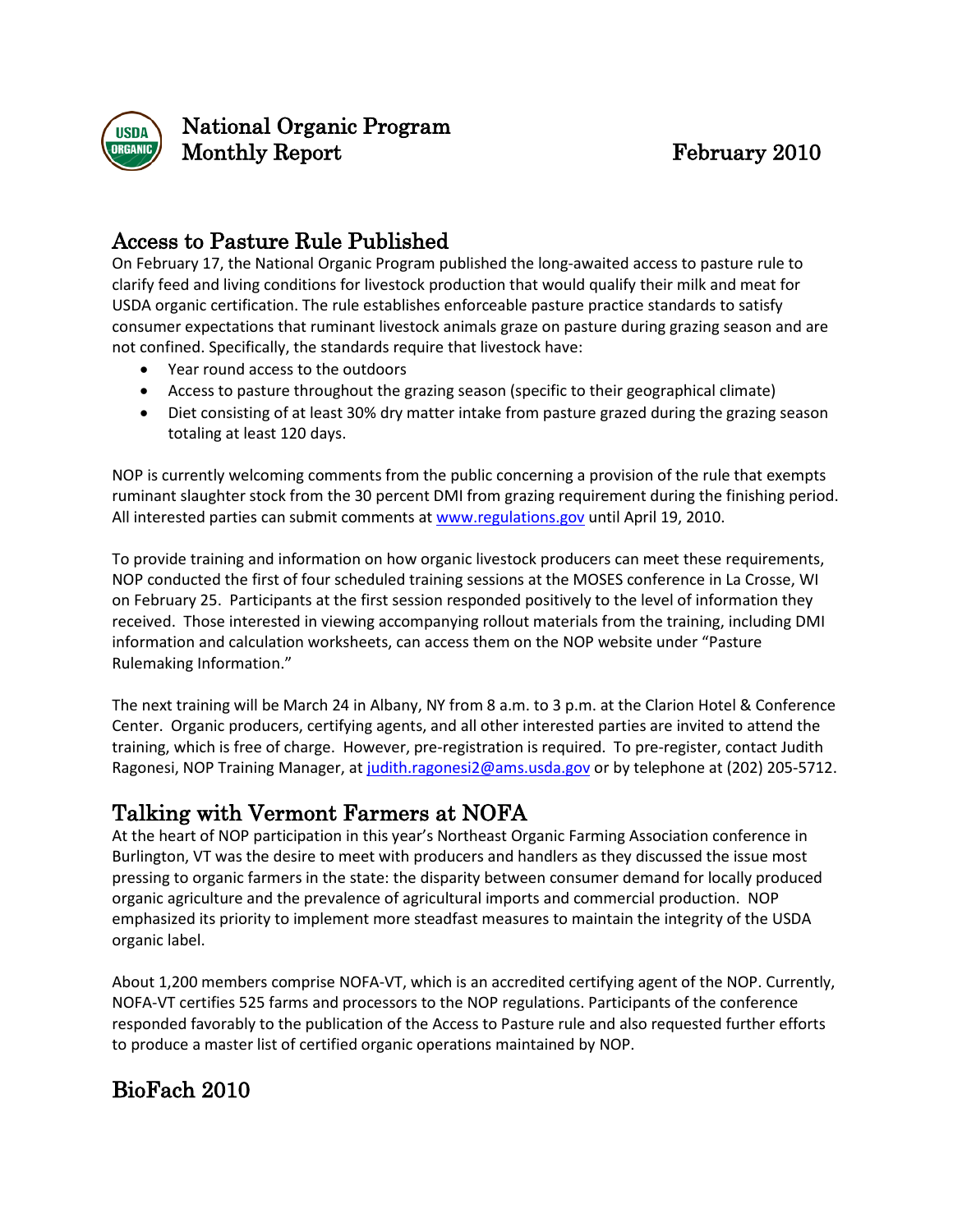At this year's BioFach 2010 conference in Nuremberg, Germany, NOP officials met with organic certifiers and governmental bodies from across the world, allowing NOP to successfully accomplish two goals: to train foreign certifiers accredited to the NOP and assess NOP's role among the international organic community.

Prior to the expo, 50 representatives of foreign certification companies and certifying governmental bodies attended a one-day training that covered regulatory clarifications and updates to NOP policies. Following the day's training, NOP Deputy Administrator Miles McEvoy addressed conference attendants about NOP's general mission and immediate priorities as well as updates to the U.S.-Canadian equivalency arrangement.

#### Meetings with certifiers -

A variety of topics were discussed, including:

- High auditing costs incurred by foreign certifiers.
- Issues associated with the Korean organic standards.
- Private personal care standards and the NOP's role in possibly reviewing and approving these private standards.
- Improve Organic System Plans to allow for shorter reviews during inspection.
- Implementation of enforcement procedures for adverse action processes.
- New staff from the NOP Accreditation and International Activities Division assigned to each certifier.
- NOP's progress with reaching an equivalency agreement with the EU.
- Certification of products like vinegar, with wine as an ingredient.

#### Meetings with government bodies -

- Discussion with India focused on the newly implemented database established by APEDA to monitor certificates and intrastate commerce of organic products.
- Discussion with Chile included clarification of how it can obtain a recognition agreement with the U.S. and its use of NOP training material to assist in educating inspectors and future certifiers.

#### Other items-

- Discussions with IFOAM/Global Organic Market Access (GOMA) included the development of GOMA's international requirements for Organic Certification Bodies and EquiTool, which would allow countries to establish one set of organic standards and certification requirements for the world.
- *India Organic Traceability.* A trace back database was developed as part of India's anti-fraud initiative. Each certified operation is assigned a UPC code that is applied to the certificate. The UPC code correlates to the farm's fields and/or lot number. The database allows the certifier and APEDA to maintain control over all operations certified in India and if necessary to conduct a fast trace back of any product.
- *EU's Taskforce to Prevent Fraud*. A taskforce was created to look at the growing number of fraud cases associated with organic ingredients, suppliers and products within the European Union. The task force first developed a code of conduct for all certifying bodies, covering 23 countries, to assure a rigid and standardized implementation of EU regulations. A website, where a warning system is currently being developed, was also created by the task force to alert certifying bodies, organic producers and handlers of fraudulent operators. The taskforce is also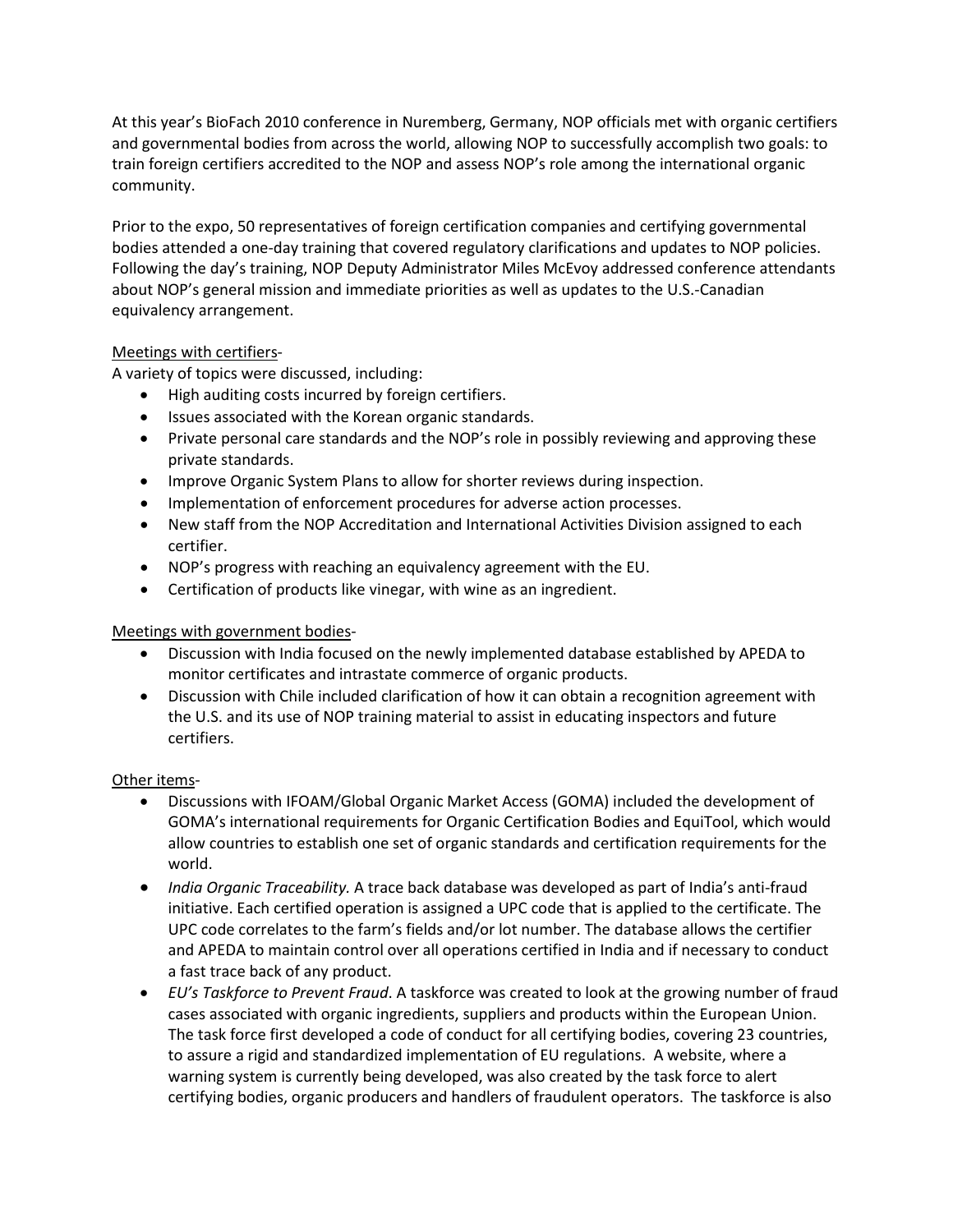involved in developing a standardized residual detection level for pesticides and heavy metals with required action levels for certifying bodies to implement.

• *Unveiling of the new EU seal.* A new EU seal will be issued along with impending revisions to the EU standards. The EU is still developing regulations for origin of raw materials and a positive list for organic processing and natural flavors.

### 2008 Organic Production Survey Available

In February the National Agricultural Statistics Service released a 2008 Organic Production Survey, which follows up on the 2007 Census of Agriculture. It is USDA's first wide-scale survey of organic producers. Some highlights:

- Nearly 20 percent of the nation's certified organic farms are in California. Wisconsin, Washington, New York, and Oregon round out the rest of the top five organic farm states.
- Organic farms averaged annual sales of \$217,675; the average for U.S. farms overall was \$134,807. The average production expenses on organic farms were \$171,978 compared to \$109,359 in expenses for all farms. On average, organic farms were \$20,000 more profitable than conventional farms (\$25,448 more expenses, \$45,697 more profit).
- California produced over \$1.1 billion of organic agricultural products representing over 36% of US organic production. Washington, Pennsylvania, Oregon, Texas, Wisconsin, New York, Vermont, Iowa and Texas round out the top ten states in organic sales.
- Livestock products comprised the majority of organic sales at almost 29 percent. Vegetables followed at 22 percent.
- Organic production is posed to grow over the next five years. More than 78 percent of certified producers indicated plans to maintain or increase organic production levels.

Users can access the survey and related information at [http://www.agcensus.usda.gov/Surveys/Organic\\_Production\\_Survey/index.asp.](http://www.agcensus.usda.gov/Surveys/Organic_Production_Survey/index.asp)

### NOP Appeals

In February, the NOP Appeals office received 467 adverse action letters, including:

 Notices of Noncompliance Notices of Proposed Suspension Notices of Suspension Notices of Proposed Revocation Notices of Revocation Denials of Certification Notices of Resolution Surrenders of Certification

#### Website Redesign

NOP has initiated the second phase of its website redesign project following the release of phase one improvements last month, including tailored pathways that allow users to find information based on subject or need. The second phase will entail developing and implementing new web applications, such as an interactive calendar, an RSS-feed in the NOP Newsroom, a photo gallery of certified operations,